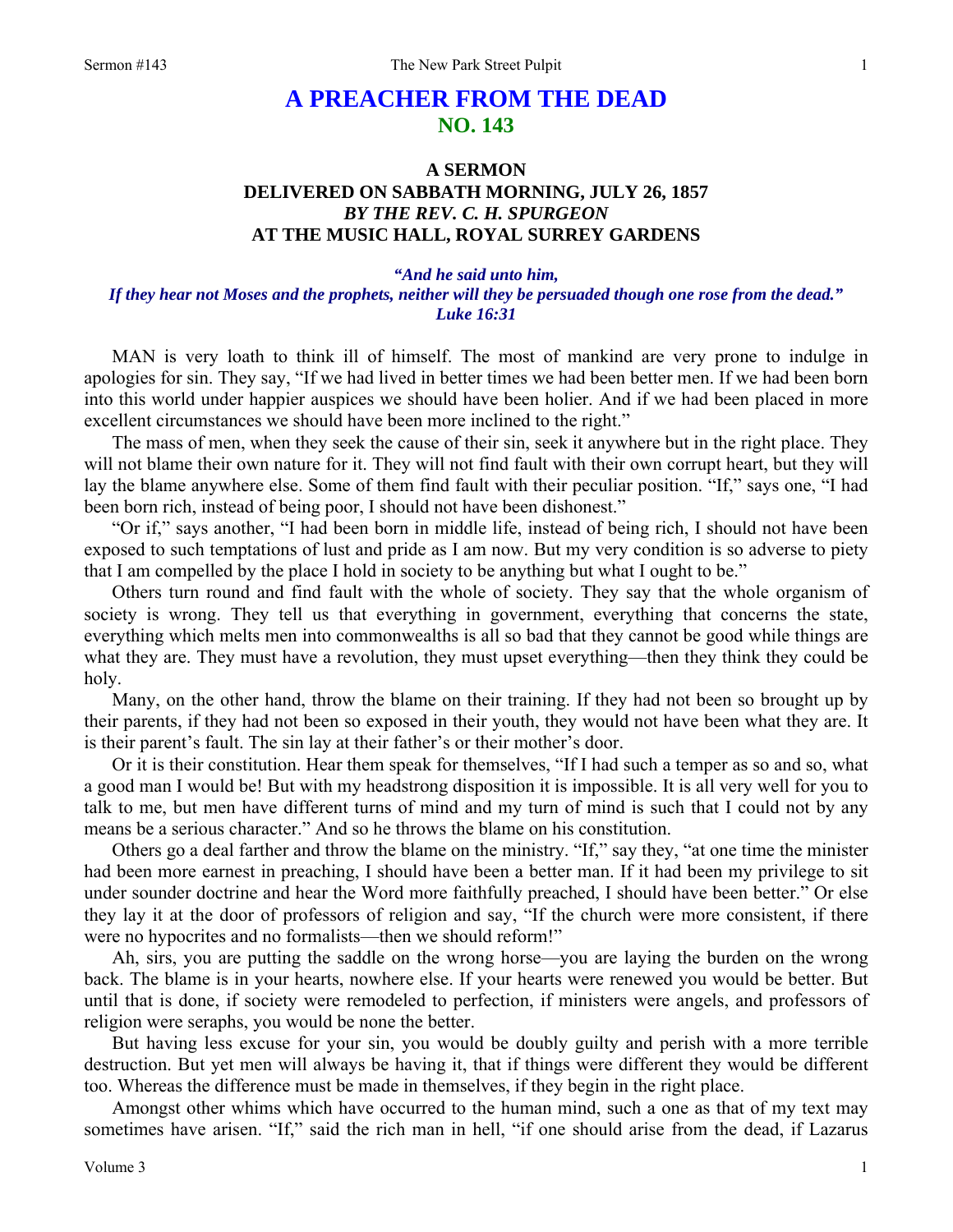should go from heaven to preach—my hardened brethren would repent." And some have been apt to say, "If my aged father, or some venerable patriarch could rise from the dead and preach, we should all of us turn to God." That is another way of casting the blame in the wrong quarter.

We shall endeavor, if we can, to refute such a supposition as that this morning and affirm most strenuously the doctrine of the text, that, "If they hear not Moses and the prophets, neither will they be persuaded, though one rose from the dead." Let us proceed with this subject.

Suppose a preacher should come from another world to preach to us—we must naturally suppose that he came from heaven. Even the rich man did not ask that he or any of his compeers in torment might go out of hell to preach. Spirits that are lost and given up to unutterable wickedness could not visit this earth. And if they did, they could not preach the truth, nor lead us on the road to heaven which they had not trodden themselves.

The advent of a damned spirit upon earth would be a curse, a blight, a withering blast—we need not suppose that such a thing ever did or could occur. The preacher from another world, if such could come, must come from heaven. He must be a Lazarus who had lain in Abraham's bosom, a pure, perfect, and holy being.

Now, imagine for a moment that such a one had descended upon earth. Suppose that we heard tomorrow a sudden piece of news—that a venerable spirit, who had been a long time buried, had on a sudden burst his cerements, lifted up his coffin lid, and was now preaching the word of life. Oh! what a rush there would be to hear him preach!

What place in this wide world would be large enough to hold his massive congregations! How would you rush to listen to him! How many thousands of portraits would be published of him, representing him in the dread winding-sheet of death, or as an angel fresh from heaven? Oh! how this city would be stirred—and not only this city, but this whole land!

Nations far remote would soon hear the news. And every ship would be freighted with passengers, bringing men and women to hear this wondrous preacher and traveler who had returned from the bourne unknown. And how would you listen. And how solemnly would you gaze at that unearthly spectre! And how would your ears be attent to his every word! His faintest syllable would be caught and published everywhere throughout the world—the utterances of a man who had been dead and was alive again.

And we are very apt to suppose that if such a thing should happen, there would be numberless conversions—for surely the congregations thus attracted would be immensely blest. Many hardened sinners would be led to repent. Hundreds of halters would be made to decide and great good would be done.

Ah! Stop, though the first part of the fairy dream should occur, yet would not the last. If someone should rise from the dead, yet would sinners no more repent through his preaching than through the preaching of any other. God might bless such preaching to salvation, if He pleased. But in itself there would be no more power in the preaching of the sheeted dead, or of the glorified spirit, than there is in the preaching of feeble man today. "Though one should rise from the dead, they would not repent."

But yet, many men would suppose that advantages would arise from the resurrection of a saint who could testify to what he had seen and heard. Now, the advantages, I suppose, could only be three. Some would say there would be advantage in the *strength of evidence which such a man could give to the truth of Scripture*.

For you would say, "If a man did actually come from the pearly-gated city of Jerusalem—the home of the blest—then there would be no more dispute about the truth of revelation. That would be settled." Some would suppose that he could tell us more than Moses and the prophets had told us and that there would be an *advantage in the instruction which he could confer*, as well as in the evidence which he would bear.

And thirdly, there may be some who suppose that it would be an advantage gained *in the manner in which such a one would speak*. "For surely," say they, "he would speak with great eloquence, with a far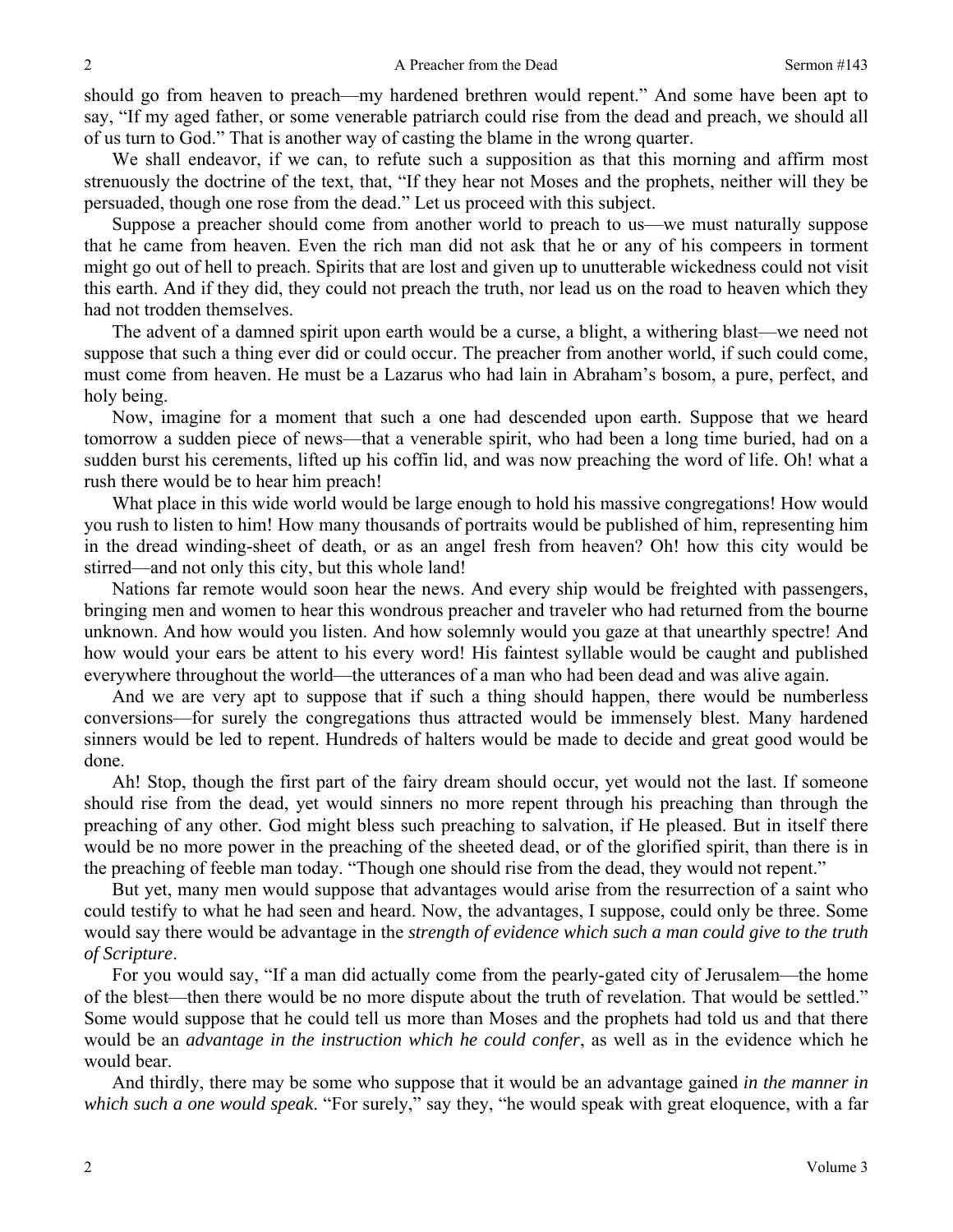mightier power, and with a deeper feeling than any common preacher who had never beheld the solemnities of another world."

Now let us take these three points one after another, and we think we will settle them.

**I.** First, it is thought that if one came from the dead to preach, there would be A CONFIRMATION OF THE TRUTH OF THE GOSPEL and a testimony borne at which jeering infidelity would stand aghast in silence. Stop, we will see about that. We do not think so. We believe that the resurrection of one dead man today, to come into this hall and preach, would be no confirmation of the Gospel to any person here present who does not believe it already.

If, my friends, the testimony of one man who had been raised from the dead were of any value for the confirming of the Gospel, *would not God have used it before now*? This shall be my first argument. It is undoubtedly true that some have risen from the dead. We find accounts in Holy Scripture of some men who by the power of Christ Jesus, or through the instrumentality of prophets, were raised from the dead.

But you will note this memorable fact—that they never any of them spoke one word which is recorded—by way of telling us what they saw while they were dead. I shall not enter into any discussion as to whether their souls slept during the time of their death, or whether they were in heaven or not. That would be a discussion without profit, only gendering disputes, which could yield no fruit. I only say it is memorable that there is not a record of any one of them having given any description of what they saw while they were dead.

Oh, what secrets might he have told, who had laid in his grave four days! Do you not suppose that his sisters questioned him? Do you not think that they asked him what he saw—whether he had stood before the burning throne of God, and been judged for the things done in his body, and whether he had entered into rest?

But however they may have asked, it is certain he gave no answer, for had he given an answer we should have known it now. Tradition would have cherished the record. And do you remember, when Paul once preached a long sermon, even until midnight, there was a young man in the third loft named Eutychus, who fell asleep, and fell down, and was taken up dead?

Paul came down and prayed, and Eutychus was restored to life. But did Eutychus get up and preach after he had come from the dead? No. The thought never seems to have struck a single person in the assembly. Paul went on with his sermon, and they sat and listened to him, and did not care one fig about what Eutychus had seen. For Eutychus had nothing more to tell them than Paul had.

Of all the number of those who by divine might have been brought again from the shades of death, I repeat the assertion—we have not one secret told. We have not one mystery unraveled by them all. Now, God knows best. We will not compare our surmises to divine decision. If God decided that resurrected men should be silent, it was best it should be. Their testimony would have been of little worth or help to us, or else it would have been borne.

But again, I think it will strike our minds at once, that if this very day a man should rise from his tomb, and come here to affirm the truth of the Gospel, *the infidel world would be no more near believing than it is now.* Here comes Mr. Infidel Critic. He denies the evidences of the Bible—evidences which so clearly prove its authenticity—that we are obliged to believe him to be either blasphemous or senseless, and we leave him his choice between the two.

But he dares to deny the truth of Holy Scripture and will have it that all the miracles whereby it is attested are untrue and false. Do you think that one who had risen from the dead would persuade such a man as that to believe? What? When God's whole creation having been ransacked by the hand of science, has only testified to the truth of revelation—when the whole history of buried cities and departed nations has but preached out the truth that the Bible was true—when every strip of land in the far-off East has been an exposition and a confirmation of the prophecies of Scripture—if men are yet unconvinced, do you suppose that one dead man rising from the tomb would convince them?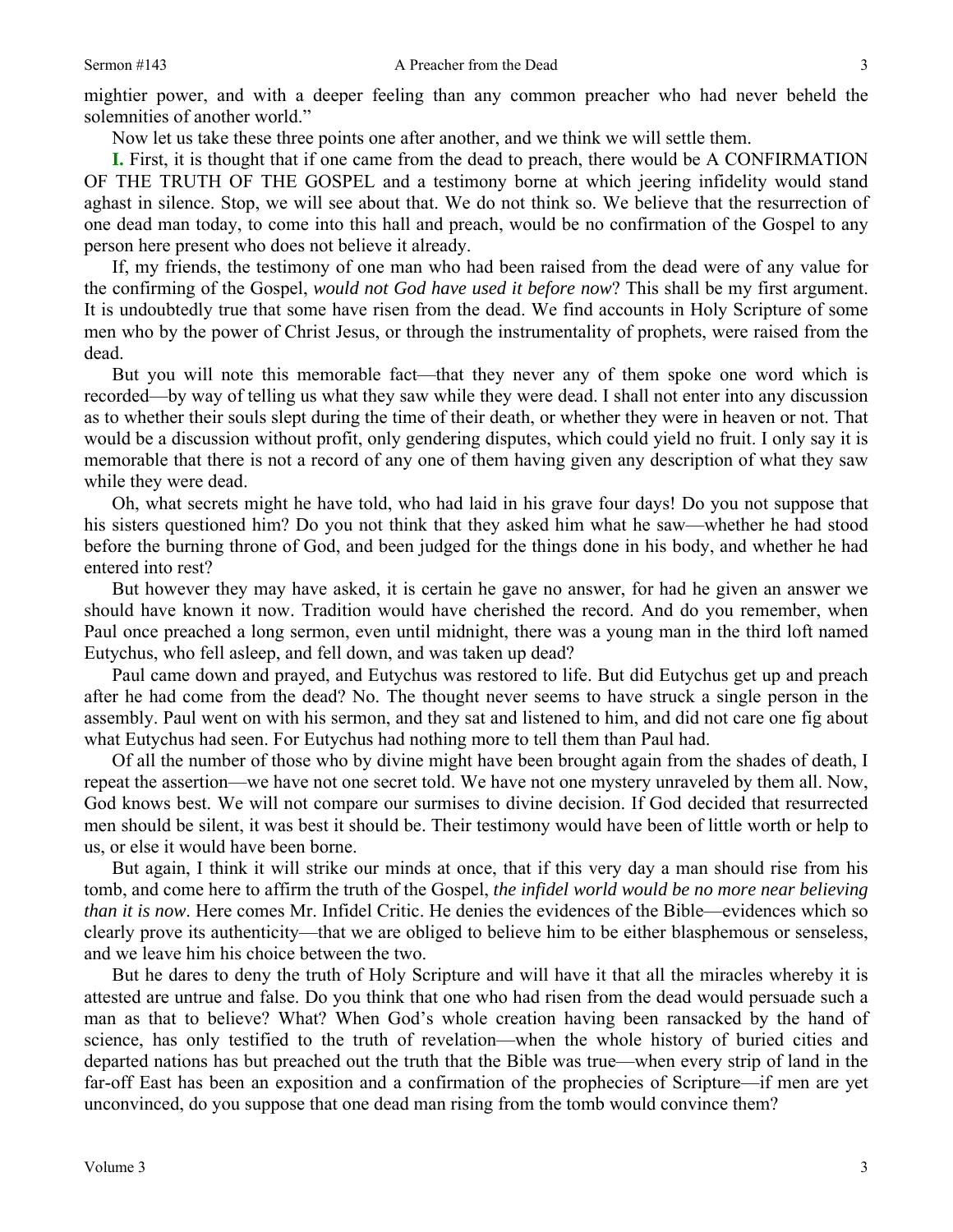No. I see the critical blasphemer already armed for his prey. Hark to him—"I am not quite sure that you ever were dead, sir. You profess to be risen from the dead. I do not believe you. You say you have been dead and have gone to heaven. My dear man, you were in a trance. You must bring proof from the parish register that you were dead."

The proof is brought that he was dead. "Well, now you must prove that you were buried." It is proved that he was buried and it is proved that some sexton in old times did take up his dry bones and cast his dust in the air. "That is very good. Now I want you to prove that you are the identical man that was buried." "Well I am, I know I am. I tell you as an honest man I have been to heaven and I have come back again." "Well then," says the infidel, "it is not consistent with reason. It is ridiculous to suppose that a man who was dead and buried could ever come to life again, and so I don't believe you, I tell you so straight to your face."

That is how men would answer him. And instead of having only the sin of denying many miracles, men would have to add to it the guilt of denying another. But they would not be so much as a tithe of an inch nearer to conviction. And certainly, if the wonder were done in some far-off land and only reported to the rest of the world, I can suppose that the whole infidel world would exclaim, "Simple childish tales and such traditions have been current elsewhere. But we are sensible men, we do not believe them."

Although a churchyard should start into life and stand up before the infidel who denies the truth of Christianity, I declare I do not believe there would be enough evidence in all the churchyards in the world to convince him. Infidelity would still cry for something more. It is like the horseleech. It cries, "Give, give!"

Prove a point to an infidel and he wants it proved again. Let it be as clear as noonday to him from the testimony of many witnesses, yet does he not believe it. In fact, he does believe it—but he pretends not to do so and is an infidel in spite of himself. But certainly the dead man's rising would be little worth for the conviction of such men.

But remember, my dear friends, that the most numerous class of unbelievers are a set of people who never think at all. There are a great number of people in this land who eat and drink, and everything else except think. At least, they think enough to take their shop shutters down in the morning and put them up at night. They think enough to know a little about the rising of the funds, or the rate of interest, or something like how articles are selling or the price of bread.

But their brains seem to be given them for nothing at all except to meditate upon bread and cheese. To them religion is a matter of very small concern. They dare say the Bible is very true, they dare say religion is all right, but it does not often trouble them much. They suppose they are Christians—for were they not christened when they were babies? They must be Christians—at least they suppose so—but they never sit down to inquire what religion is.

They sometimes go to church and chapel and elsewhere. But it does not signify much to them. One minister may contradict another, but they do not know. They dare say they are both right. One minister may fall foul of another in almost every doctrine. It does not matter and they pass over religion with the queer idea—"God Almighty will not ask us where we went, I dare say."

They do not exercise their judgments at all. Thinking is such hard work for them that they never trouble themselves at all about it. Now, if a man were to rise from the dead tomorrow, these people would never be startled. Yes, yes, they would go and see him once, just as they go and see any other curiosity, the living skeleton, or Tom Thumb. They would talk about him a good deal and say, "There's a man risen from the dead," and possibly some winter's evening they might read one of his sermons.

But they would never give themselves trouble to think whether his testimony was worth anything or not. No, they are such blocks they never could be stirred. And if the ghost were to come to any of their houses, the most they might feel would be they were in a fearful fright. But as to what he said—that would never exercise their lead brains and never stir their stony senses. Though one should rise from the dead, the great mass of these people never would be affected.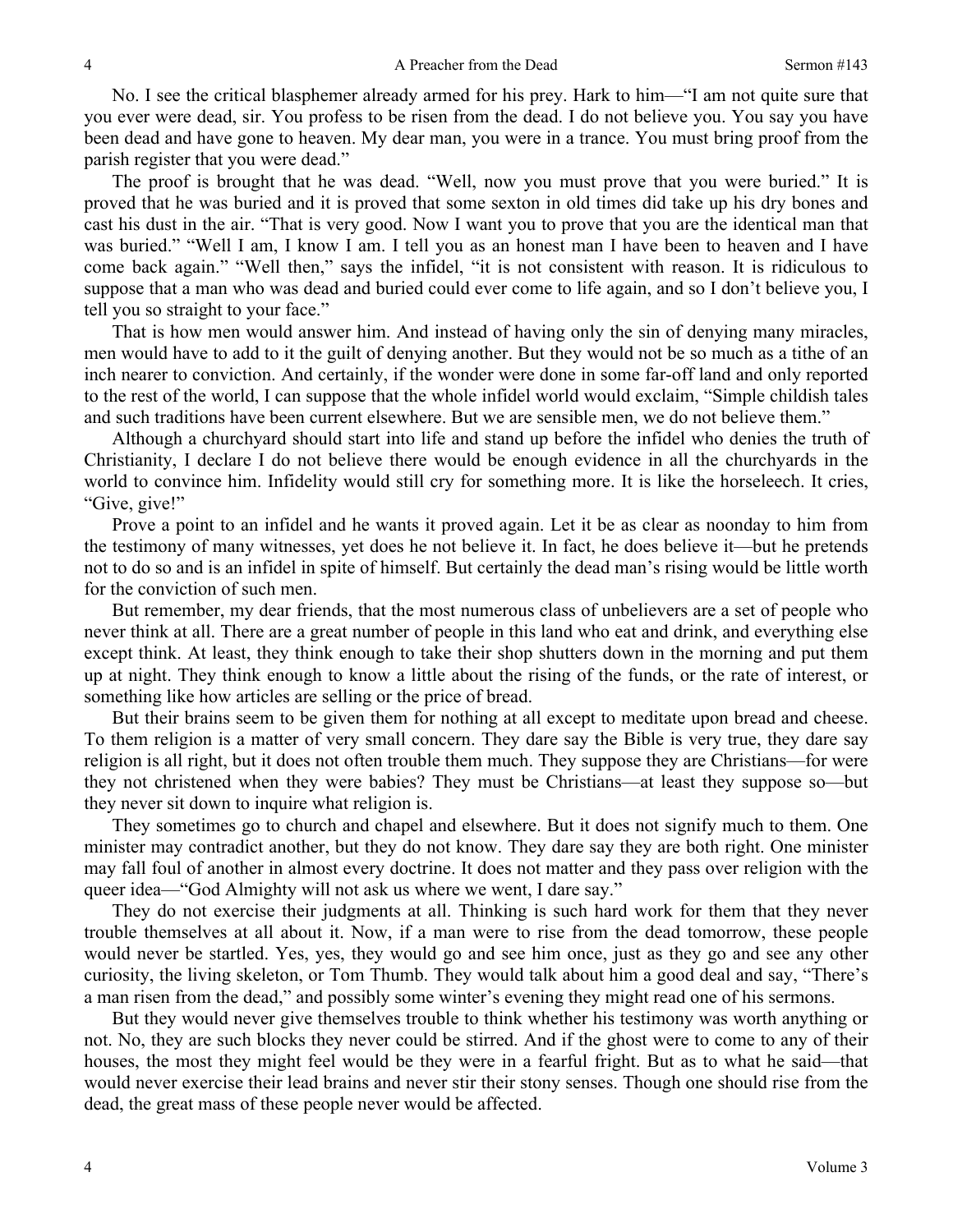And besides, my friends, *if men will not believe the witness of God, it is impossible that they should believe the witness of man*. If the voice of God from the top of Sinai and His voice by Moses in the book of the law, if His voice by the divers prophets in the Old Testament, and especially His own Word by His own Son, who has brought immortality to light by the Gospel, cannot convince men, then there is nothing in the world that can of itself accomplish the work.

No, if *God* speak once, but man regards Him not, we need not wonder that we have to preach many a time without being regarded. And we should not harbor the thought that some men who had risen from the dead would have a greater power to convince than the words of God. If this Bible is not enough to convert you—apart from the Spirit (and certainly it is not)—then there is nothing in the world that can, apart from His influence.

And if the revelation which God has given of His Son Jesus Christ in this blessed book, if the Holy Scripture be not in the hands of God enough to bring you to the faith of Christ, then, though an angel from heaven, then, though the saints from glory, then, though God Himself should descend on earth to preach to you—you would go on unsaved and unblest. "If they hear not Moses and the prophets, neither will they be persuaded, though one rose from the dead." That is the first point.

**II.** It is imagined, however, that if one of "the spirits of the just made perfect" would come to earth—even if he did not produce a most satisfactory testimony to the minds of skeptics—he would yet be able to give abundant information concerning the kingdom of heaven. "Surely," some would say, "if Lazarus had come from the bosom of Abraham, he could have unfolded a tale that would have made our hair stand upright, while he talked of the torments of the rich man. Surely, if he had looked from the gates of bliss, he might have told us about the worm that dies not and the fire that never can be quenched—some horrible details, some thrilling words of horror and of terror he might have uttered which would have unfolded to us more of the future state of the lost than we now know."

"And" says the bright-eyed believer, "if he had come to earth he might have told us of the saints' everlasting rest—he might have pictured to us that glorious city which has the Lord God for its eternal light, the streets whereof are of gold and its gates of pearl. Oh! how sweetly would he have descanted upon the bosom of Christ and the felicity of the blest. He had been—

> *"'Up where eternal ages roll; Where solid pleasures never die, And fruits immortal feast the soul.'*

"Surely he would have brought down with him some handfuls of the clusters of Eshcol. He would have been able to tell us some celestial secrets, which would have cheered our hearts, and nerved us to run the heavenly race, and put a cheerful courage on."

Stop. That is a dream too. A spirit of the just descending from heaven could tell us no more that would be of any use to us than we know already. What more could that spirit from heaven tell us of the pains of hell than we do already know? Is not the Bible explicit enough? Did not the lips of Christ dreadfully portray the lake of fire? Did He not, even He who wept over men, did He not in awful language tell us that God would say at last, "Depart, ye cursed, into everlasting fire, prepared for the devil and his angels"?

Do you need more thrilling words than these? "The worm that dieth not, and the fire that is not quenched." Do you need more terrible warnings than these—"The wicked shall be cast into hell, with all the nations that forget God"? Do you want more awful warnings than this—"Who among us shall dwell with everlasting burnings."

What! do you want a fuller declaration than the words of God—"Tophet is prepared of old; the pile thereof is fire and much wood; the breath of the LORD like a stream of brimstone doth kindle it"? You cannot want more than Scripture gives of that. Even that which you try to run away and escape from. You say the Bible is too horrible and tells you too much of damnation and hell.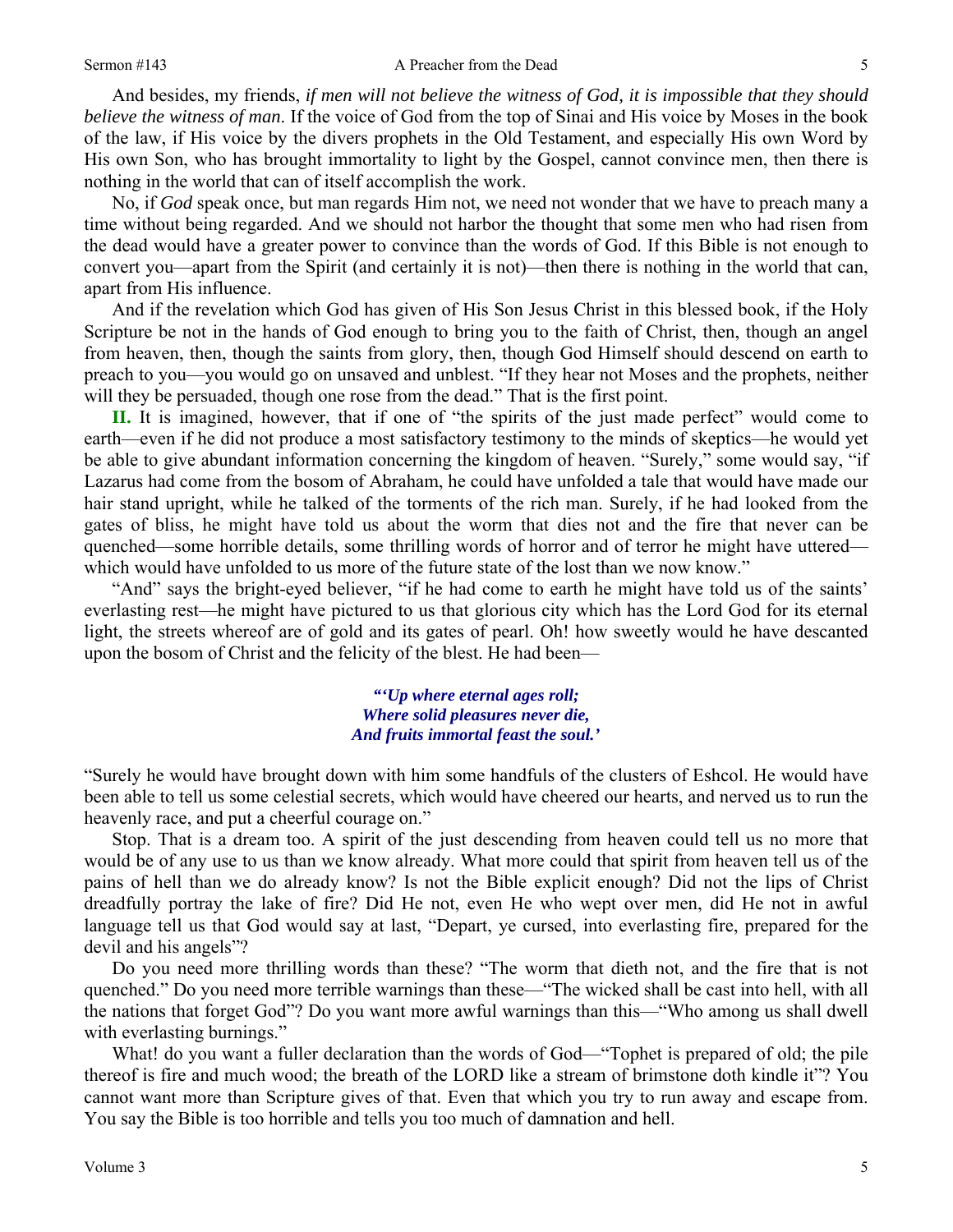Sirs, if you think there is too much there, and therefore reject it, would you stand for an instant to listen to one who should tell you more? No. You do not wish to know more, nor would it be of any use to you if you did. Do you need more details concerning the judgment—that day of wrath to which each of us is drawing nigh?

Are we not told that the king "shall sit on the throne of his glory, and before him shall be gathered all people; and he shall divide them the one from the other, as the shepherd divides the sheep from the goats." Suppose there were one here who had seen the solemn preparation for the great assize—one who had stood where the throne is to be planted and had marked the future with a more piercing eye than ours?

Yet of what avail would it be to us? Could he tell us more than Holy Writ has told us now—at least, any which would be more profitable? Perhaps he knows no more than we. And one thing I am sure of he would not tell us more about the rule of judgment than we know now.

Spirit that has returned from another world, tell me, how are men judged? Why are they condemned? Why are they saved? I hear him say, "Men are condemned because of sin. Read the ten commandments of Moses and you will find the ten great condemnations whereby men are forever cut off." I knew that before, bright Spirit. You have told me nothing! "No," says he, "and nothing can I tell."

"Because I was hungry, and ye gave me no meat; I was thirsty, and ye gave me no drink; I was sick, and ye visited me not; I was in prison, and ye came not unto me; therefore, inasmuch as ye did it not unto one of the least of these my brethren, ye did it not to me. Depart, ye cursed!"

"Why, Spirit, was that the word of the King?" "It was," says he. "I have read that, too—you have told me no more." If you do not know the difference between right and wrong from reading the Scripture—you would not know it if a spirit should tell you. If you do not know the road to hell and the road to heaven from the Bible itself—you would never know it at all.

No book could be more clear, no revelation more distinct, no testimony more plain. And since without the agency of the Spirit, these testimonies are insufficient for salvation, it follows that no further declaration would avail. Salvation is ascribed wholly to God and man's ruin only to man. What more could a spirit tell us than—a distinct declaration of the two great truths of God—"O Israel, thou hast destroyed thyself; but in me is thine help found!"

Beloved, we do solemnly say again, that Holy Scripture is so perfect and so complete, that it cannot want the supplement of any declaration concerning a future state. All that you ought to know concerning the future you may know from Holy Scripture. It is not right to say with Young—

> *"My hopes and fears start up alarmed, And o'er life's narrow verge look down, On what? A bottomless abyss, A dread eternity."*

It is not right to say that, as if it were all we know. Blessed be God, the saint does not look down upon a bottomless abyss. He looks up to the celestial "city that has foundations, whose builder and maker is God." Nor do even the wicked look down upon an unknown abyss. For to them it is clearly revealed. Though "eye hath not seen, nor ear heard," the tortures of the lost, yet has Holy Scripture sufficiently told us of them to make it a well-mapped road. So that when they meet with death and hell and terror, it shall be no new thing—for they heard of it before and it was distinctly revealed to them.

Nothing more could we know that would be of any use. Tattlers, idle curiosity people, and such like, would be mightily delighted with such a man. Ah! What a precious preacher he would be to them, if they could get him all the way from heaven, and get him to tell all its secrets out! Oh, how would they love him—how would they delight in him! "For," say they, "he knows a great deal more than anybody else. He knows a great deal more than the Bible tells us. He knows a great many little details and it is wonderful to hear him explain them!"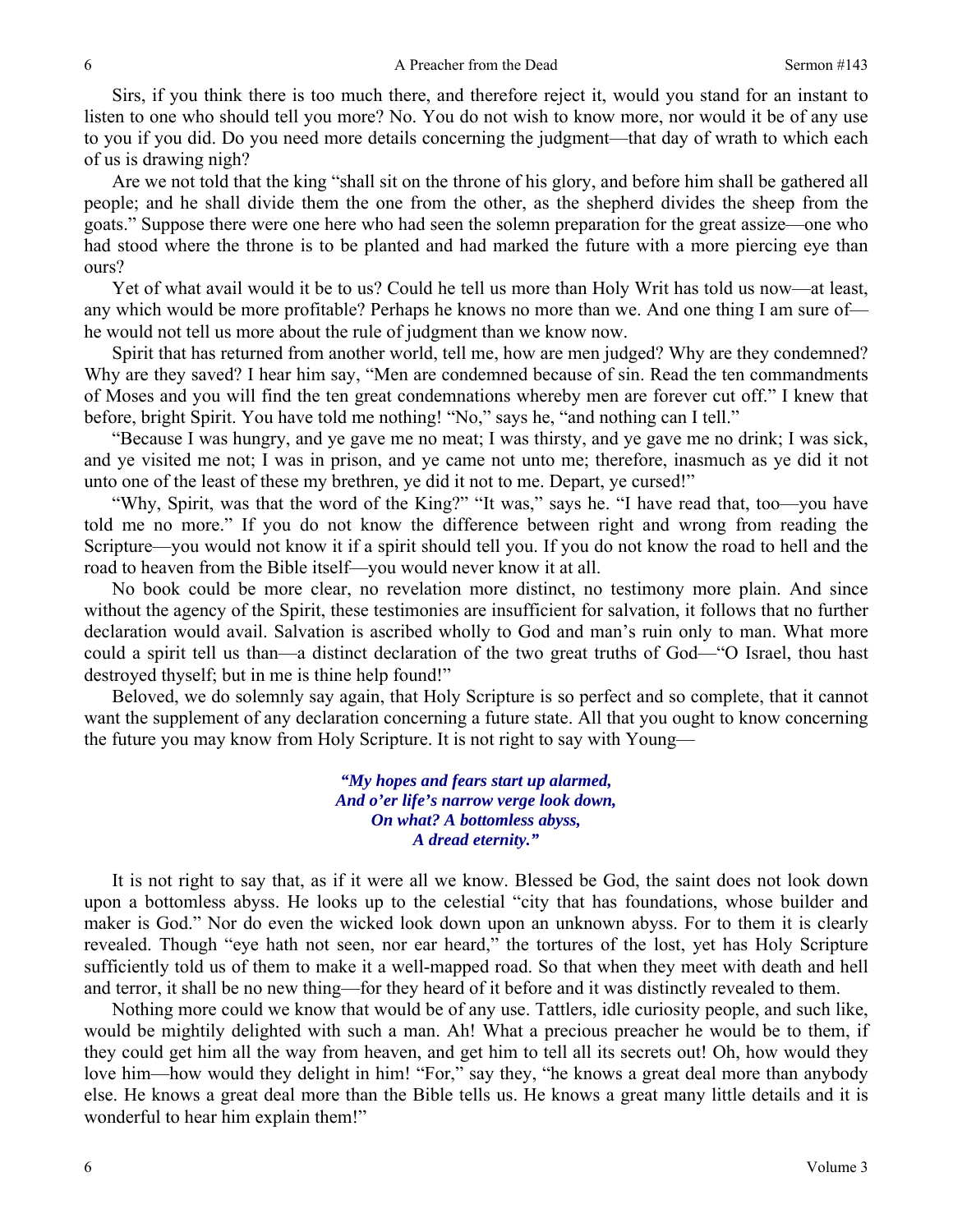But there the matter would end. It would be merely the gratification of curiosity. There would be no conferring of blessing. For if to know more of the future state would be a blessing for us, God would not withhold it. There can be no more told us. If what you know would not persuade you, "Neither would you be persuaded though one rose from the dead."

**III.** Yet some say, "SURELY IF THERE WERE NO GAIN IN MATTER, YET THERE WOULD BE A GAIN IN MANNER.

Oh, if such a spirit had descended from the spheres, how would he preach! What eloquence celestial would flow from his lips! How majestically would he word his speech! How mightily would he move his hearers! What marvelous words would he utter! What sentences that might start us from our feet and make us quiver with their thrilling influence.

There would be no dullness in such a preacher. It would be no fatigue to hear him. There would be no want of affection in him and surely no want of earnestness. We might well be pleased to hear him every day and never weary with his wondrous speech. Such a preacher earth has never heard. Oh, if he would but come! How would we listen!"

Stay! that too is but a dream. I do believe that Lazarus from Abraham's bosom would not be so good a preacher as a man who has not died, but whose lips have been touched with a live coal from off the altar. Instead of his being better, I cannot see that he would be quite so good. Could a spirit from the other world speak to you more solemnly than Moses and the prophets have spoken? Or could they speak more solemnly than you have heard the Word spoken to you at divers times already?

O sirs, some of you have heard sermons that have been as solemn as death and as serious as the grave. I can recall to some of your memories seasons when you have sat beneath the sound of the Word wondering and trembling all the while. It seemed as if the minister had taken to himself bow and arrows, and was making your conscience the butt at which his shafts were leveled.

You have not known where you were—you have been so grievously frightened and smitten with terror that your knees did knock together and your eyes ran with tears. What more do you want than that? If that solemn preaching of some mighty preacher whom God had inspired for the time—if that did not save you—what can save you—apart from the influence of the Holy Spirit?

And oh! you have heard more solemn preaching than that. You had a little daughter once. That child of yours had been to the Sabbath school. It came home and was sick unto death. You watched it by night and day, and the fever grew upon it. And you saw that it must die. You have not forgotten yet how your little daughter Mary preached you a sermon that was solemn indeed—just before she departed she took your hand in her little hand and she said, "Father, I am going to heaven. Will you follow me?" That was a solemn sermon to you. What more could sheeted dead have said?

You have not forgotten how, when your father lay a dying—(a holy man of God he had been in his day and served his Master well)—you with your brothers and sisters stood around the bed, and he addressed you one by one. Woman! you have not forgotten yet, despite all your sins and wickedness since then, how he looked you in the face and said, "My daughter, 'twere better for you that you had never been born than that you should be a despiser of Christ and a neglecter of His salvation."

And you have not forgotten how he looked when with solemn tears in his eyes he addressed you and said, "My children, I charge you by death and by eternity. I charge you, if you love your own souls, despise not the Gospel of Christ. Forsake your follies and turn unto God and live." What preacher do you need better than that? What voice more solemn than the voice of your own parent upon the confines of eternity?

And you have not yet quite clean escaped from the influence of another solemn scene. You had a friend, a so-called friend. He was a traitor—one who lived in sin and rebelled against God with a high hand and an outstretched arm. You remember his deathbed—when he lay near to death terrors got hold of him. The flames of hell began to get their grip of him, before he had departed.

You have not yet forgotten his shrieks, his screams—you have not quite got from your vision in your dreams that hand through which the fingernails were almost pierced in agony, and that face, contorted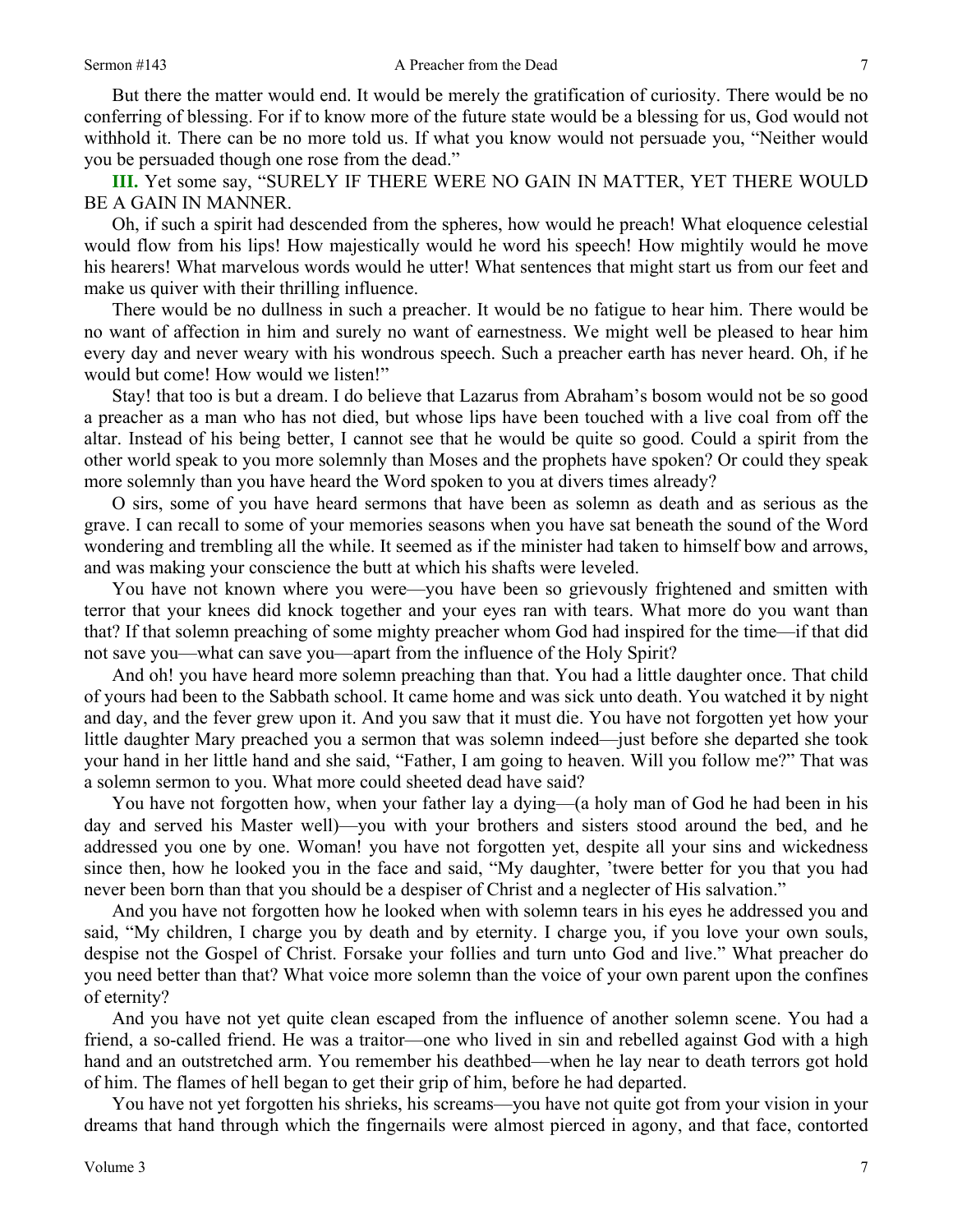with direful twitchings of dismay. You have not clear escaped yet from that horrid yell with which the spirit entered the realm of darkness and forsook the land of the living. What more of a preacher do you want?

Have you heard this preaching and yet have you not repented? Then verily, if after all this you are still hardened—neither would you be persuaded though one rose from the dead.

Ah! but you say, you want someone to preach to you more feelingly. Then, sir, you cannot have him in the preacher you desire. A spirit from heaven could not be a feeling preacher. It would be impossible for Lazarus, who had been in Abraham's bosom, to preach to you with emotion. As a perfect being, of course, he must be supremely happy.

Imagine this morning a supremely happy being preaching to you about repentance and the wrath of God. Do you not see him? There is a placid smile ever upon his brow. The light of heaven gilds his face—he is talking about the torments of hell—it was the place for sighs and groans. But he cannot sigh, his face is just as placid as ever. He is speaking of the torments of the wicked—it is the time for tears he cannot weep—that were incompatible with blessedness.

The man is preaching of dreadful things with a smile upon his face. There is summer on his brow and winter on his lips—heaven in his eyes and hell in his mouth. You could not bear such a preacher he would seem to mock you. Ay, it needs a man to preach, a man like yourselves, who is capable of feeling.

There wants one who, when he preaches of Christ, smiles on his hearers with love—who, when he tells of terror, quails in his own spirit whilst he utters the wrath of God. The great power of preaching, next to the power of God's Spirit, lies in the preacher's feeling it. We shall never do much good in preaching unless we feel what we utter.

"*Knowing* the terrors of the Lord, we persuade men." Now a glorified spirit from heaven could not feel these things. He could show but little emotion. True, he could speak of the glories of heaven. And how would his face grow brighter, and brighter, and brighter—as he told the wonders of that upper world!

But when he came to cry, "Flee from the wrath to come," the voice would sound as sweet when he spoke of death and judgment, as when he spoke of glory. And that would make sad discord, the sound not answering to the sense—the modulations of his voice being unfit to express the idea upon the mind. Such a preacher could not be a powerful preacher, even though he came again from the dead.

And one thing we may say—he could not preach more closely home to you than you have had the truth preached to you. I shall not say that you have had preaching put very close to you from the pulpit. But I have sometimes striven to be very personal—I have not shunned to point some of you out in the congregation and given you a word of rebuke—such as you could not mistake.

Nor if I knew that any of you were indulging in sin, would I spare you. I bless God that I am not afraid to be a personal preacher and to shoot the arrow at each separate man when he needs it. But nevertheless, I cannot preach home to you as I would. You are all thinking your neighbor is intended when it is yourself.

But you have had a personal preacher once. There was a great preacher called at your house one day—his name was Cholera and Death. A terrible preacher he! With grim words and hard accent he came and laid his hand upon your wife. And then he put his other hand on you, and you grew cold and well-nigh stiff. You remember how he preached to you then.

He made your conscience ring again and again. He would not let you lie still. He cried aloud concerning your sin and your iniquity. He brought all your past life to light and set all your evil conduct in review. From your childhood even up till then, he led you through all your wanderings—and then he took the whip of the law and began to plough your back with furrows. He affrighted you with "the wrath to come."

You sent for the minister. You bade him pray. You thought you prayed yourself. And after all that that preacher went away, and he had come on a fruitless errand—no good had been done to you. You

8